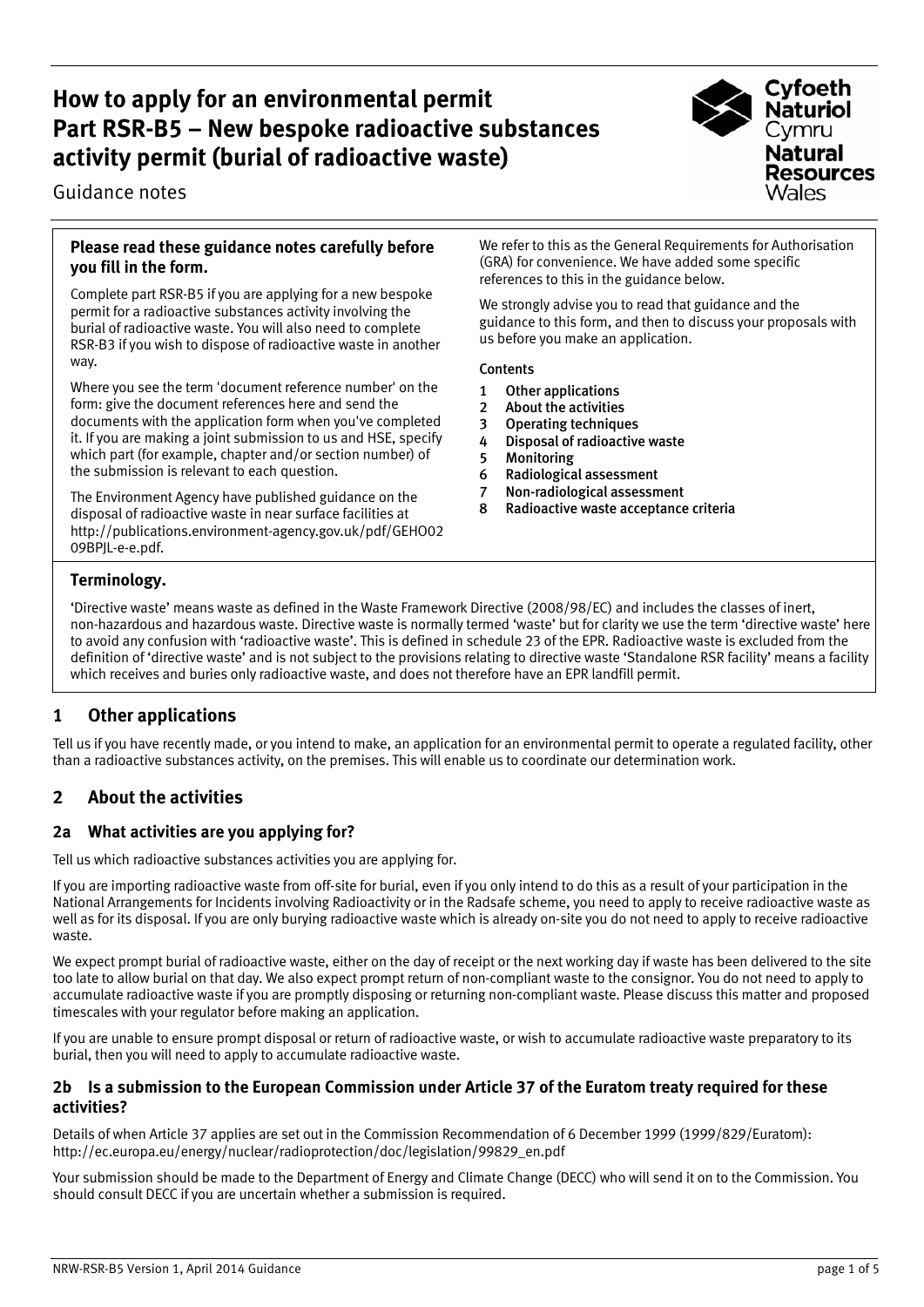If a submission under Article 37 is required, we cannot make a decision on your application until you receive an opinion from the Commission. If you apply before the opinion is received, we will commence work on determining your application (and charge you accordingly) but we will not make a decision until the opinion has been received and we have considered its contents.

We advise you to discuss this us whether a submission may be necessary.

## **2c Provide a technical description of your activities**

Your description should include<sup>1</sup>

- a description of the facility including,
	- the geology
	- hydrogeology and surface water hydrology
	- local environment, such as actual human receptors and pathways to them around the site such as distances, land use, population density, groundwater/aquifer use, groundwater discharge to surface water courses;
- the design of the facility including,
	- techniques for the containment of wastes, such as packaging, engineered or geological liner (or another barrier) type, and the thickness and permeability of the liner or barrier
	- techniques for leachate management
	- techniques for control of landfill gas or other emissions to air
	- techniques for the placement and covering of waste and type and performance of the cap;
- if the facility is (or is intended to be) permitted as a landfill site, the landfill classification (inert, non-hazardous or hazardous) of the cells or cells where it is proposed to dispose of radioactive waste.
- for disposal with directive waste, the proposed method of disposal (containment in small localised areas or spreading out across the site) – if necessary, describe separately for different radioactive waste types;
- the expected timeframes over which disposals of radioactive wastes to the facility may occur and the lifetime of the facility (if different). Estimated total waste disposals during those timeframes (as m<sup>3</sup>), so we can calculate the average dilution of radioactivity while disposals are being made.

Note 1: if the facility has an EPR permit for the deposit of directive waste (normally a Landfill Directive installation), or an application for such a permit has been made, and radioactive waste is to be deposited alongside directive waste, provide a short description with a reference to the relevant application that contains the detailed information.

## **3 Operating techniques**

### **3a Describe how you manage the disposal of radioactive waste by burial to protect the environment and to optimise the protection of members of the public**

You should:

- $\bullet$  describe your optimisation process<sup>2</sup>
- identify and justify the techniques you are proposing as best available techniques (BAT).

Note 2: The Environment Agency have published general guidance on optimisation at http://publications.environment-agency.gov.uk/pdf/GEHO0209BPJL-e-e.pdf.

There is more detailed guidance in Near-surface Disposal Facilities on Land for Solid Radioactive Wastes at http://publications.environment-agency.gov.uk/pdf/GEHO0209BPJL-e-e.pdf

In identifying techniques, you should address both the technology you use and the way your facility is designed, built, maintained, operated and dismantled.

In justifying techniques as BAT you will need to address the following in respect of the burial of radioactive wastes throughout the lifetime of the facility and post surrender of the permit (see GRA R5, R6, R7 and R8):

- minimising the impact of those disposals on members of the public, and adequately protecting other species;
- ensuring protection of members of the public and the environment against any non-radiological properties of the waste, consistent with that provided by the current standards for the disposal of directive waste [demonstration of this is addressed in 3b].

As part of this, you will need to demonstrate you will take all necessary and reasonable measures to:

- prevent the input of radionuclides and any other hazardous substances to groundwater;
- limit the input of non-hazardous pollutants to groundwater to ensure that such inputs don't pollute groundwater.
- The Government published guidance in relation to groundwater activities at

http://www.defra.gov.uk/publications/2011/06/15/pb13555-ep2010-groundwater-activities

Your response must be based on the radioactive waste you propose to dispose of, as described in question 4.

## **3b Describe how you manage the disposal of radioactive waste by burial to protect members of the public and the environment from any non-radiological hazards of the radioactive waste.**

This question does not apply if radioactive waste is disposed of with directive waste in a facility permitted as an EPR landfill site.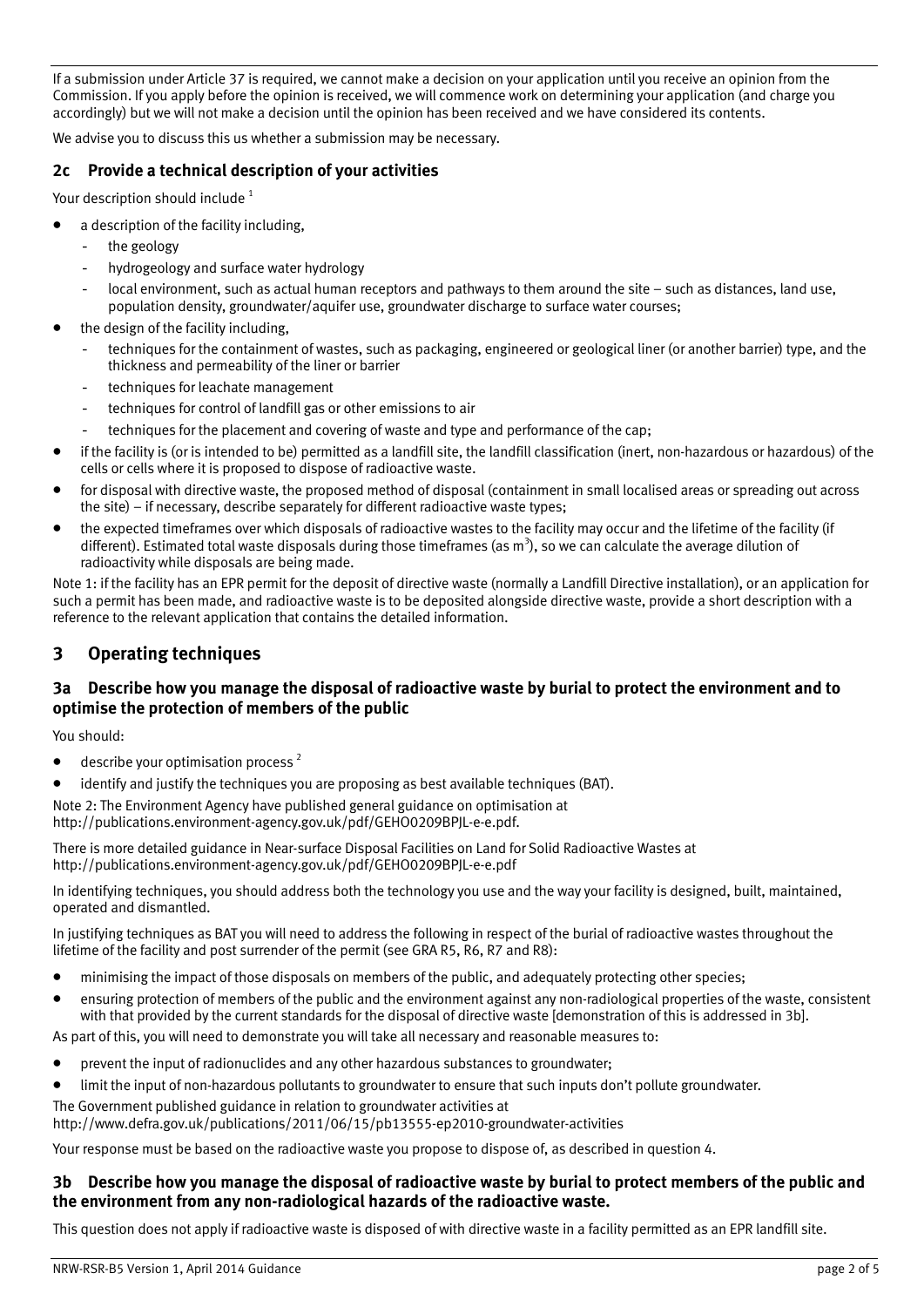You should explain how the facility provides a level of protection against the non-radiological properties of the waste consistent with that delivered by current standards for directive waste. This does not mean that these standards need necessarily be applied but that a level of protection is achieved that is consistent with the level of protection that would be provided if these standards were applied. You must do this based on a defined range of the non-radiological properties of the waste, as described in question 4. See GRA Principle 3 and R10. We expect that the measures described in 3(a) will also largely address the non-radiological properties of the waste. However, some additional measures may be necessary to address issues such as odour, noise, and mud on roads.

In doing this, you do not need to adopt the landfill classifications (inert, non-hazardous, hazardous) or meet other specific Landfill Directive provisions. You will find guidance on these standards at http://www.environment-agency.gov.uk/business/sectors/117568.aspx

## **4 Disposal of radioactive waste**

## **4a Provide a description and quantitative estimates of the radioactive waste to be disposed of by burial**

Describe the radioactive waste you are proposing to dispose of in the facility, including the following information. Note that your waste acceptance criteria and procedures for waste receipt and disposal (Q8) must be consistent with the wastes you are proposing to dispose of by burial. Tell us

- where the waste will come from (you may only be able to do this in general terms, for example, 'from decommissioning nuclear power stations');
- its category (eg LLW, HV-VLLW etc);
- how much of it (mass or volume and radioactivity content) you will receive and over what period : you should specify the maximum amount you want to dispose of;
- its nature (eg packaged, bagged, loose etc);
- how you will treat or store it, if carrying our pre-treatment or storage;
- the radionuclides present in the wastes and the activity (in becquerels) of each radionuclide (or group of radionuclides) over the lifetime of the site? <sup>3</sup> Where your figures relate to groups of radionuclides, provide a statement justifying the grouping as appropriate to use in the dose assessment;
- Which radionuclides are likely to contribute significantly to the outcome of the radiological impact assessment (note these are likely to vary depending upon the pathway);
- If the activity concentration is a factor that influences the outcome of the assessment we would expect to see these data presented;
- the conventional properties of the radioactive waste (eg its physical and chemical properties and any non-radiological hazards presented by the waste). Where relevant, provide details of any relevant limitations imposed by the landfill facility's existing Waste Acceptance Criteria.

Note 3: if proposing limits based on 'sum of fractions' (see 4(b)) provide a best estimate of the arisings of individual radionuclides.

#### **4b Provide your proposed limits for the disposal of radioactive waste.**

There are a number of different approaches to limits, including limits based on a 'sum of fractions' approach. Please discuss the issue of limits with the appropriate Nuclear Regulation Group (NRG) team before making an application.

Your limits need to be consistent with the type, volume, properties and activty of the radioactive waste you are proposing to dispose of and the techniques described in question 3. Your proposals should be proportionate, simple and robust. If certain radionuclides dominate the dose impact you may consider proposing limits on those, together with a limit or limits on other groups of radionuclides.

## **5 Monitoring**

### **5a Provide a description of the sampling arrangements, techniques and systems for the measurement and assessment of emissions of radioactivity and other emissions from the facility.**

See GRA R14

Your description should:

- include details of your sampling arrangements, techniques and systems for the measurement and assessment of emissions of radioactivity and for a standalone RSR facility for other non-radioactive emissions from the facility, eg in leachate, landfill gas;
- $\bullet$  include details of any sampling and monitoring of the performance of the facility, eg settlement, landfill gas, leachate levels<sup>4</sup>;

• demonstrate your proposals represent the best available techniques for monitoring and are proportionate to the potential impact. Note 5: if the facility has an EPR permit for the deposit of directive waste (normally a Landfill Directive installation), or an application for such a permit has been made, and radioactive waste is to be deposited alongside directive waste, provide a short description with a reference to the relevant application, containing the detailed information.

#### **5b Provide a description of your environmental monitoring programme**

See GRA R14

You should provide your proposed environmental monitoring programme for:

• establishing a pre-operational baseline (or provide the results of this if already completed);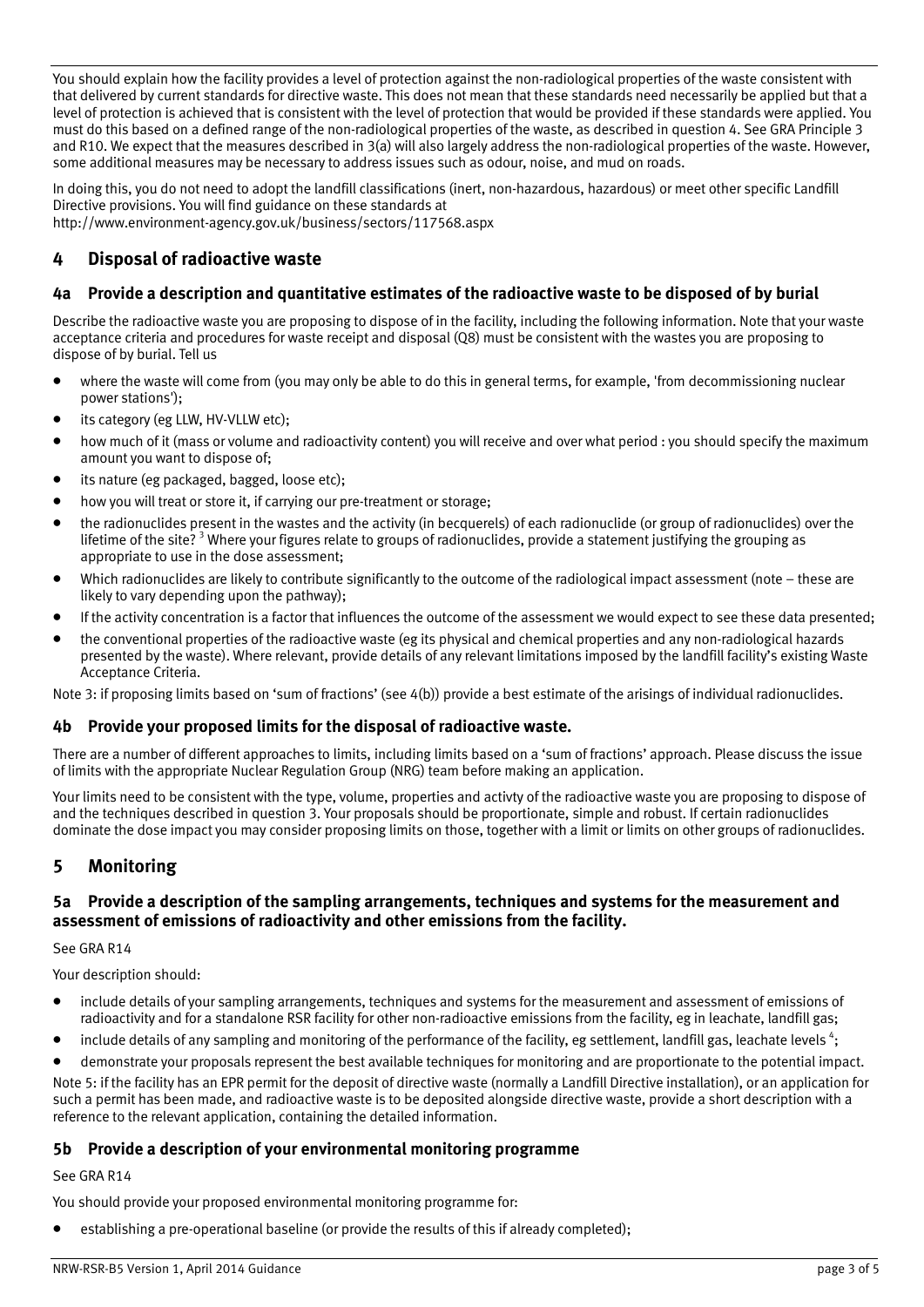- the operational phase of your facility;
- post-closure phase.

Your operational programme should take account of the guidance in Environmental radiological monitoring at http://www.sepa.org.uk/radioactive\_substances/publications/guidance.aspx

## **6 Radiological assessment**

### **6a Provide a prospective dose assessment at the proposed limits for the burial of radioactive waste**

For any application to dispose of low level radioactive waste (LLW) by burial (including high volume very low level waste (HV-VLLW) you need to provide us with a radiological assessment demonstrating that radiation exposure to members of the public around the site as result of the disposal will be acceptable. The assessment should address all the key exposure situations likely to arise from disposal of radioactive waste. A simplified approach, described below, may be adequate where the hazard associated with the radioactive waste is sufficiently low that the resulting radiation exposure can relatively easily be demonstrated to be very low. For disposal of large quantities of LLW, this simplified approach is unlikely to be appropriate, and applicants should refer to our more general guidance on near surface disposal of solid radioactive waste (GRA).

You should provide as a minimum the information relevant to the selected model used for the radiological assessment, and if the application is for a stand-alone RSR facility the information relevant to the assessments undertaken in relation to the nonradiological properties of the waste.

The assessment should consider the operational phase and the post closure phase of the landfill site. For a simplified approach the following dose criteria apply:

| Phase        | <b>Scenario</b>            | Criterion $(mSv/y)$ |
|--------------|----------------------------|---------------------|
| Operational  | Normally expected to occur | 0.02                |
|              | Not certain to occur       |                     |
| Post closure | Normally expected to occur | 0.02                |
|              | Not certain to occur       |                     |

If these criteria can be met using a simplified approach, then our requirements laid down in the GRA can be considered to have been met. If the criteria are not met using a simplified approach, then fuller application of the requirements of the GRA will be needed against the dose and risk criteria defined in the GRA.

The following text describes the minimum information that an applicant will need to be provide in a simplified approach.

The radiological assessment must include radionuclide-specific doses for the main/key radionuclides, for the scenarios below and for any additional future scenarios that we have requested, or are relevant to the site.

#### Operational phase – normally expected to occur

- the impact on members of the public if wastes are stored on site prior to disposal;
- the impact on members of the public from gas and aerosols, gas flaring and re-suspension of radionuclides with dusts;
- the impact on members of the public from leachate. This should consider discharge of leachate directly into groundwater and water courses and active leachate management via sewer system where this occurs.

The Environment Agency's methodology 'initial radiological assessment methodology' (http://publications.environment-agency.gov.uk/pdf/SCHO0106BKDT-e-e.pdf and http://publications.environment-agency.gov.uk/pdf/SCHO0106BKDV-e-e.pdf) may be used for this purpose.

#### Operational phase – not certain to occur

- consequences of leachate spillage or barrier failure with quick discharge to water courses;
- waste fire and release of radioactivity to air.

#### Post closure – normally expected to occur

This should include reasonably foreseeable building on the site.

- gas release, H-3, C-14 and Rn-222 (from Ra-226);
- ongoing leachate release into nearby surface and groundwater water courses;
- external dose from the residual inventory.

#### Post closure – not certain to occur

- intrusion into the waste. A dose assessment should be made assuming intrusion occurs for reasonably foreseeable scenarios taking into account the expected end state of the site;
- overtopping of the containment system Doses should be assessed, assuming overtopping occurs;
- erosion of the burial site, caused by flooding and/or sea level rise or other events, including those that may be associated with climate change. Assess doses likely to result from erosion caused by reasonably foreseeable natural events, using the residual source at the time the scenarios might be expected to occur.

#### Environmental concentrations of radionuclides